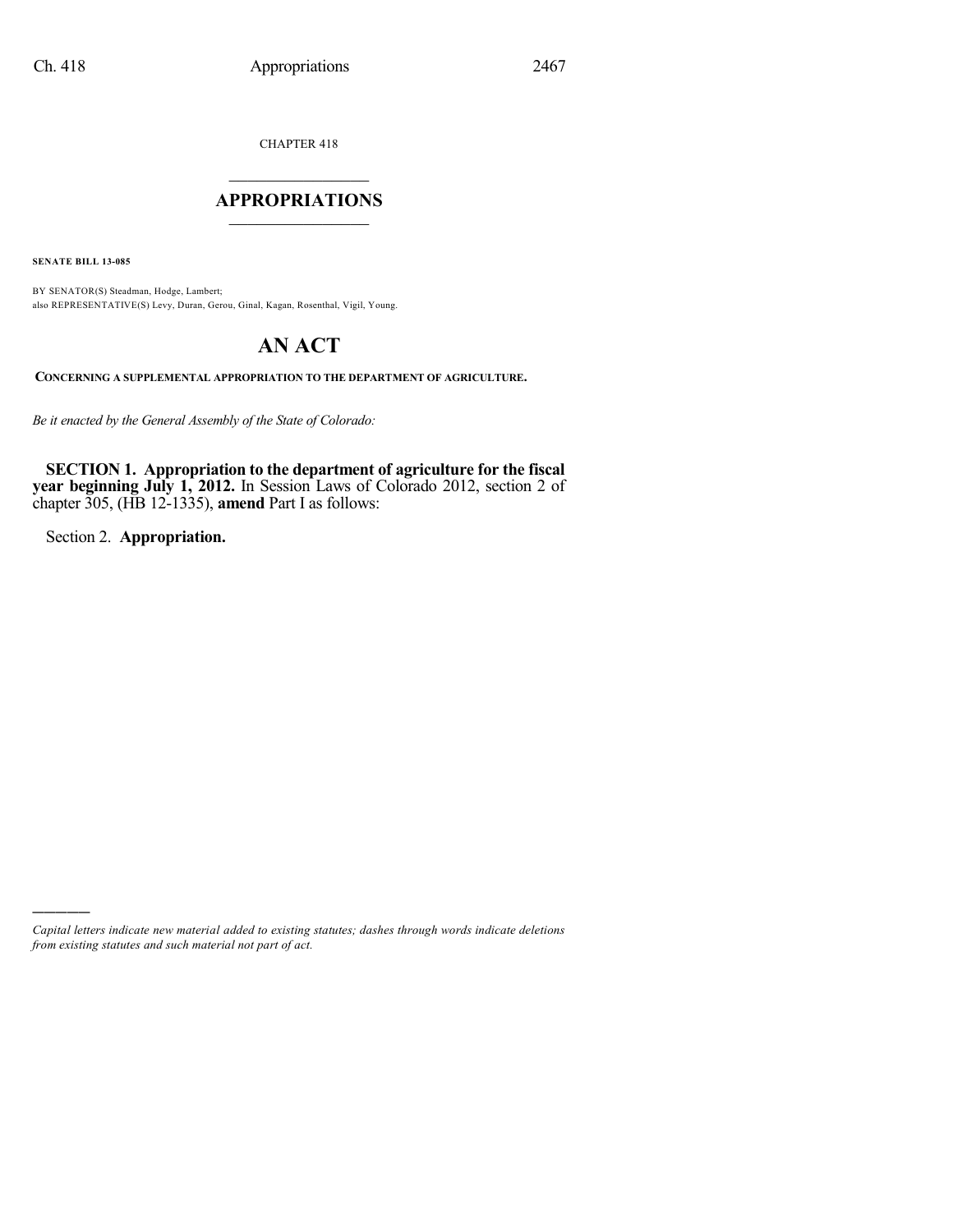Ch. 418 Appropriations 2468

|                 |              |             | APPROPRIATION FROM |              |                |                |  |  |  |
|-----------------|--------------|-------------|--------------------|--------------|----------------|----------------|--|--|--|
| ITEM &          | <b>TOTAL</b> | GENERAL     | <b>GENERAL</b>     | CASH         | REAPPROPRIATED | <b>FEDERAL</b> |  |  |  |
| <b>SUBTOTAL</b> |              | <b>FUND</b> | <b>FUND</b>        | <b>FUNDS</b> | <b>FUNDS</b>   | <b>FUNDS</b>   |  |  |  |
|                 |              |             | <b>EXEMPT</b>      |              |                |                |  |  |  |
|                 |              |             |                    |              |                |                |  |  |  |

# **PART I DEPARTMENT OF AGRICULTURE**

## **(1) COMMISSIONER'S OFFICE AND ADMINISTRATIVE SERVICES**

| <b>Personal Services</b>         | 1,407,972    | 233,586 | $18,031^a$          | 1,045,001 <sup>b</sup> | 111,354(I) |
|----------------------------------|--------------|---------|---------------------|------------------------|------------|
|                                  | $(15.7$ FTE) |         |                     |                        |            |
| Health, Life, and Dental         | 1,875,940    | 428,370 | $1,368,250^{\circ}$ |                        | 79,320(I)  |
| Short-term Disability            | 23,396       | 5,387   | $16,307$ °          |                        | 1,702(I)   |
| S.B. 04-257 Amortization         |              |         |                     |                        |            |
| <b>Equalization Disbursement</b> | 457,209      | 131,582 | $294,819^{\circ}$   |                        | 30,808(1)  |
| S.B. 06-235 Supplemental         |              |         |                     |                        |            |
| Amortization Equalization        |              |         |                     |                        |            |
| Disbursement                     | 392,374      | 112,538 | $253,360^{\circ}$   |                        | 26,476(I)  |
| Workers' Compensation            | 165,703      | 3,135   | $162,568^{\circ}$   |                        |            |
| <b>Operating Expenses</b>        | 122,084      | 116,634 | $4,500^{\circ}$     |                        | 950(I)     |
| Legal Services                   |              |         |                     |                        |            |
| for $4,653$ hours                | 359,444      | 114,912 | $229,532^{\circ}$   |                        | 15,000(I)  |
| Administrative                   |              |         |                     |                        |            |
| Law Judge Services               | 3,468        |         | $3,468^{\circ}$     |                        |            |
| Purchase of Services             |              |         |                     |                        |            |
| from Computer Center             | 623,116      | 458,292 | 164,824°            |                        |            |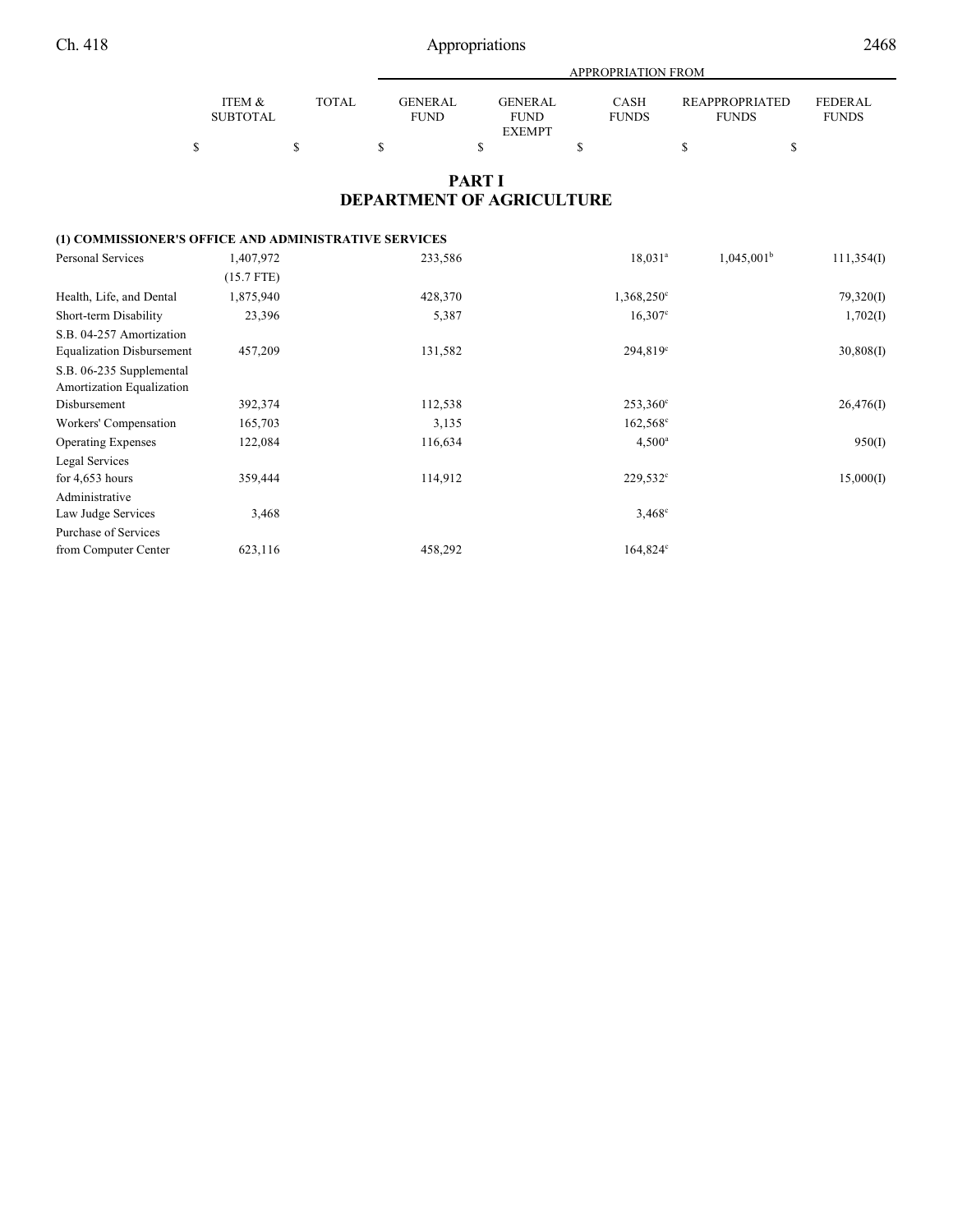| Multiuse Network                |           |           |                        |          |
|---------------------------------|-----------|-----------|------------------------|----------|
| Payments                        | 208,016   | 81,302    | $126,714^c$            |          |
| Management and                  |           |           |                        |          |
| Administration of OIT           | 17,784    | 13,767    | $4,017^{\circ}$        |          |
| Payment to Risk                 |           |           |                        |          |
| Management and                  |           |           |                        |          |
| Property Funds                  | 139,215   | 24,853    | $114,362$ <sup>e</sup> |          |
|                                 | 162,091   | 28,742    | $133,349^{\circ}$      |          |
| Vehicle Lease Payments          | 246,519   | 113,005   | $129,721^{\circ}$      | 3,793(I) |
| <b>Information Technology</b>   |           |           |                        |          |
| <b>Asset Maintenance</b>        | 153,031   | 42,041    | $110,990^{\circ}$      |          |
| Leased Space                    | 121,864   | 39,214    | $82,650^{\circ}$       |          |
| Capitol Complex                 |           |           |                        |          |
| Leased Space                    | 169,713   | 117,995   | 51,718 <sup>c</sup>    |          |
| <b>Communication Services</b>   |           |           |                        |          |
| Payments                        | 12,505    | 3,127     | $9.378$ <sup>c</sup>   |          |
| <b>COFRS</b> Modernization      | 73,806    | 9,783     | 56,487 <sup>c</sup>    | 7,536(I) |
| Utilities                       | 146,318   | 91,051    | $55,267$ °             |          |
| <b>Agricultural Statistics</b>  | 15,000    |           | $15,000^{\rm d}$       |          |
| Agriculture                     |           |           |                        |          |
| Management Fund                 | 2,111,842 |           | $2,111,842^e$          |          |
|                                 |           |           | $(3.0$ FTE)            |          |
| <b>Indirect Cost Assessment</b> | 24,400    |           | $18,300^{\circ}$       | 6,100(I) |
|                                 |           | 8,870,719 |                        |          |
|                                 |           | 8,893,595 |                        |          |
|                                 |           |           |                        |          |

<sup>a</sup> These amounts shall be from the Food Systems Advisory Council Fund created in Section 24-37.3-105 (1), C.R.S.

Ch. 418 Appropriations 2469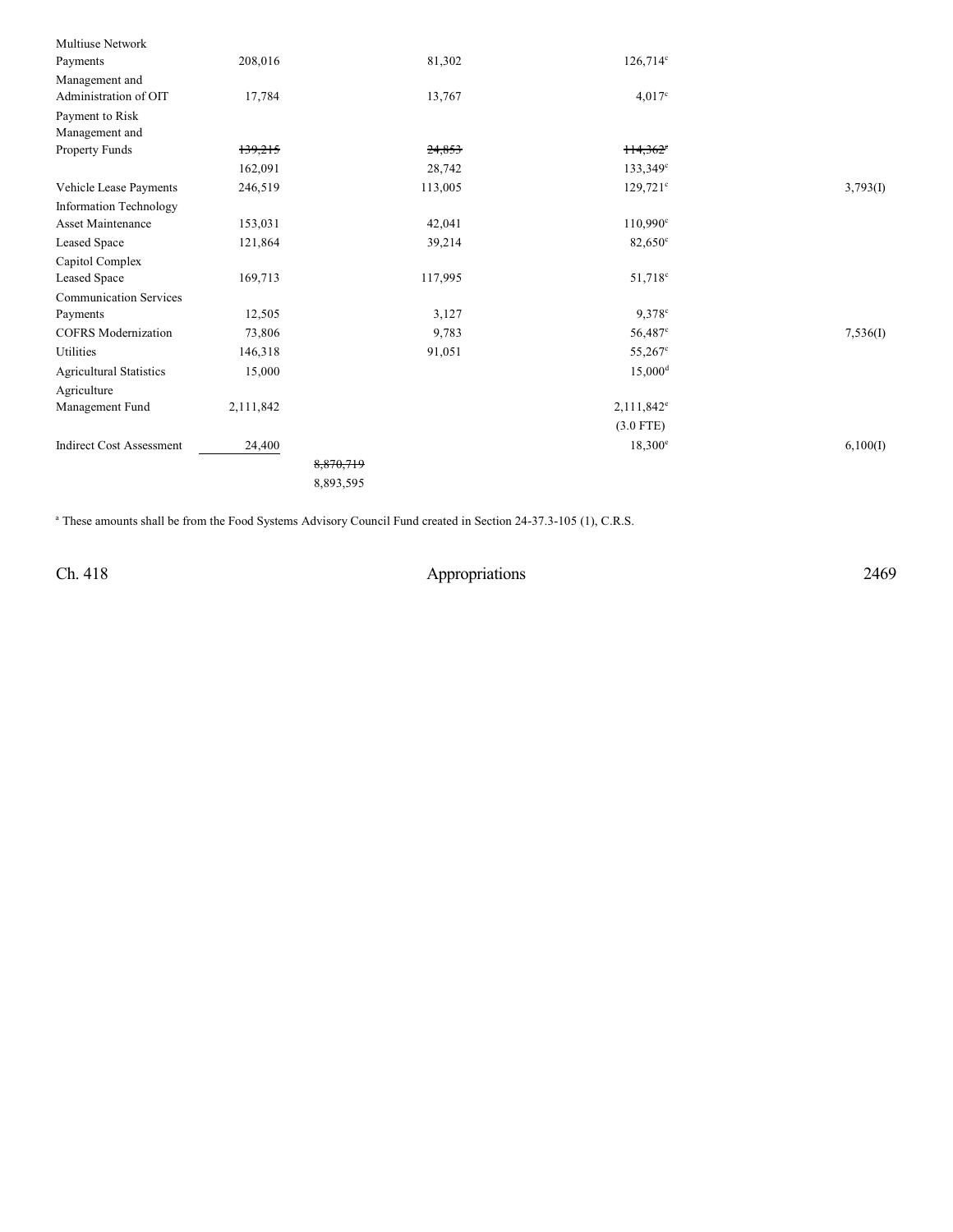|                 |       |                 | APPROPRIATION FROM |              |                       |                |  |  |  |
|-----------------|-------|-----------------|--------------------|--------------|-----------------------|----------------|--|--|--|
| ITEM &          | TOTAL | <b>GENER AL</b> | <b>GENERAL</b>     | <b>CASH</b>  | <b>REAPPROPRIATED</b> | <b>FEDERAL</b> |  |  |  |
| <b>SUBTOTAL</b> |       | <b>FUND</b>     | <b>FUND</b>        | <b>FUNDS</b> | <b>FUNDS</b>          | <b>FUNDS</b>   |  |  |  |
|                 |       |                 | <b>EXEMPT</b>      |              |                       |                |  |  |  |
|                 |       |                 |                    |              |                       |                |  |  |  |

<sup>b</sup> Of this amount \$862,477 shall be from departmental indirect cost recoveries, and \$182,524 shall be from statewide indirect cost recoveries.

<sup>c</sup> These amounts shall be from fees collected by various cash funds within the Department.

<sup>d</sup> This amount shall be from surveys and services provided by the USDA National Agricultural Statistics Service.

 $\degree$  These amounts shall be from the Agriculture Management Fund created in Section 35-1-106.9, C.R.S.

## **(2) AGRICULTURAL SERVICES DIVISION**

| Animal Industry              | 2,207,252    |
|------------------------------|--------------|
|                              | $(25.5$ FTE) |
| Vaccine and Service Fund     | 324,320      |
|                              | $(1.0$ FTE)  |
| Plant Industry               | 3,844,781    |
|                              | $(36.5$ FTE) |
| Inspection and               |              |
| <b>Consumer Services</b>     | 3,441,602    |
|                              | $(45.6$ FTE) |
| <b>Conservation Services</b> | 1,709,757    |
|                              | $(15.3$ FTE) |
| Lease Purchase               |              |
| Lab Equipment                | 99,360       |
| Indirect Cost Assessment     | 488,982      |

12,116,054 3,432,445 6,497,768<sup>a</sup> 2,185,841(I)

 $6,497,768^{\circ}$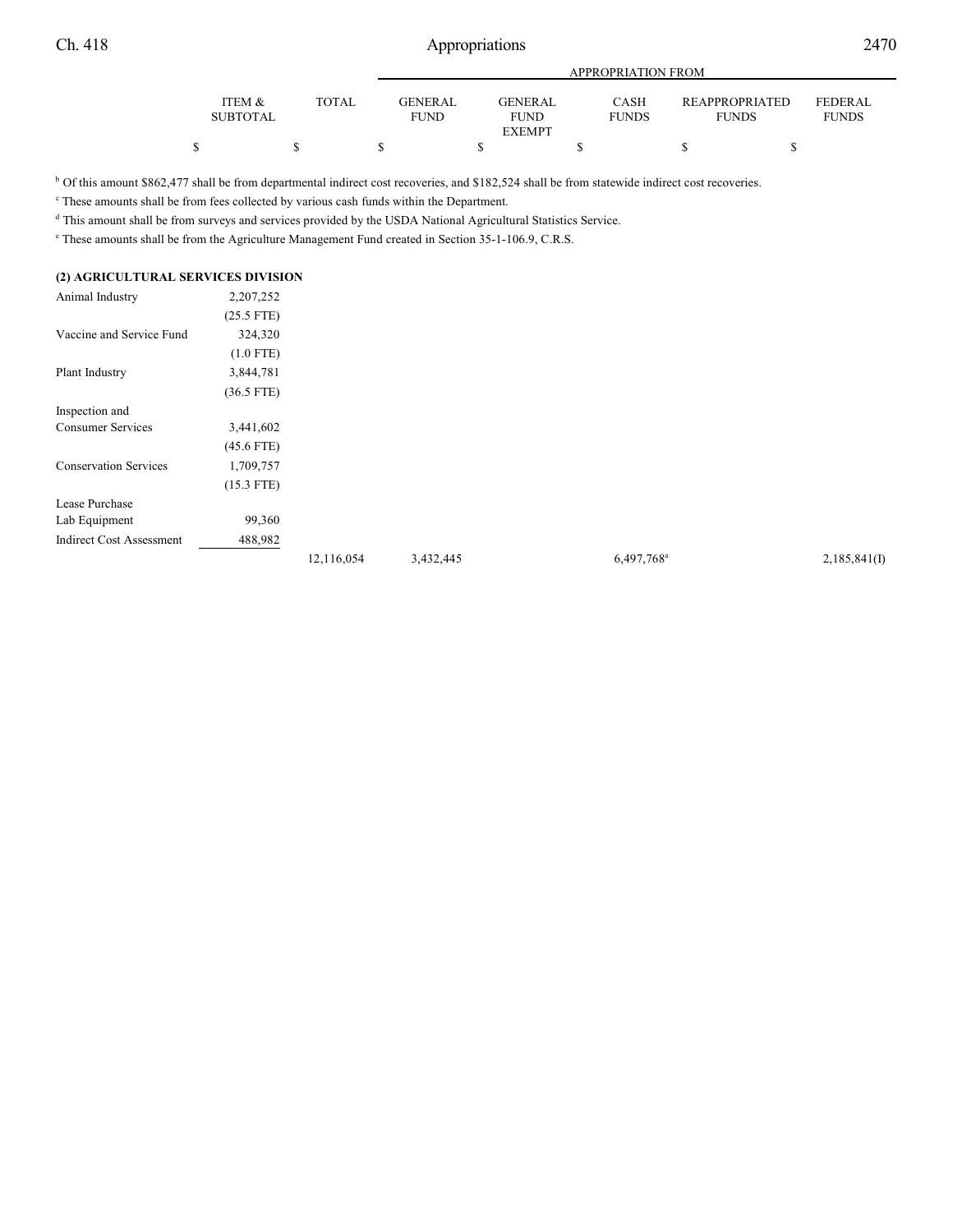<sup>a</sup> Of this amount, it is estimated that \$2,848,172 shall be from the Plant Health, Pest Control and Environmental Protection Cash Fund created in Section 35-1-106.3, C.R.S., \$2,600,556 shall be from the Inspection and Consumer Services Cash Fund created in Section 35-1-106.5 (1), C.R.S., \$493,499 shall be from the Pet Animal Care and Facility Fund created in Section 35-80-116, C.R.S., \$350,843(I) shall be from the Veterinary Vaccine and Service Fund established pursuant to Section 35-50-106 (1), C.R.S., \$25,000 shall be from the Aquaculture Cash Fund pursuant to Section 35-24.5-111, C.R.S., \$25,000(I) shall from the Diseased Livestock Indemnity Fund created in Section 35-50-114 (3), C.R.S., \$25,000(I) shall be from the Cervidae Disease Revolving Fund created in Section 35-50-115 (1) (a), C.R.S., \$15,000 shall be from the Noxious Weed Management Fund created in Section 35-5.5-116 (1), C.R.S., and \$114,698 shall be from various cash funds within the Department. Moneys in the Veterinary Vaccine and Service Fund, the Cervidae Disease Revolving Fund and the Diseased Livestock Indemnity Fund are continuously appropriated to the Department and are included for informational purposes only.

#### **(3) AGRICULTURAL MARKETS DIVISION**

#### **(A) AGRICULTURAL MARKETS**

| Program Costs            | 1,411,286 | 446,832     | $50,454^{\rm a}$          | 914,000(I)          |
|--------------------------|-----------|-------------|---------------------------|---------------------|
|                          |           | $(5.4$ FTE) |                           |                     |
| Economic                 |           |             |                           |                     |
| Development Grants       | 45,000    |             |                           | 45,000 <sup>b</sup> |
| Wine Promotion Board     | 569,613   |             | $569,613(1)$ <sup>c</sup> |                     |
|                          |           |             | $(1.5$ FTE)               |                     |
| Indirect Cost Assessment | 13,420    |             | $9,150(I)^c$              | 4,270(I)            |
|                          | 2,039,319 |             |                           |                     |

<sup>a</sup> This amount shall be from various economic development programs.

 $b$  This amount is transferred from the Economic Development Commission in the Office of the Governor.

These amounts shall be from the Colorado Wine Industry Development Fund created in Section 35-29.5-105 (1), C.R.S. These moneys are included for informational purposes as they are continuously appropriated pursuant to Section 35-29.5-105 (1), C.R.S.

Ch. 418 Appropriations 2471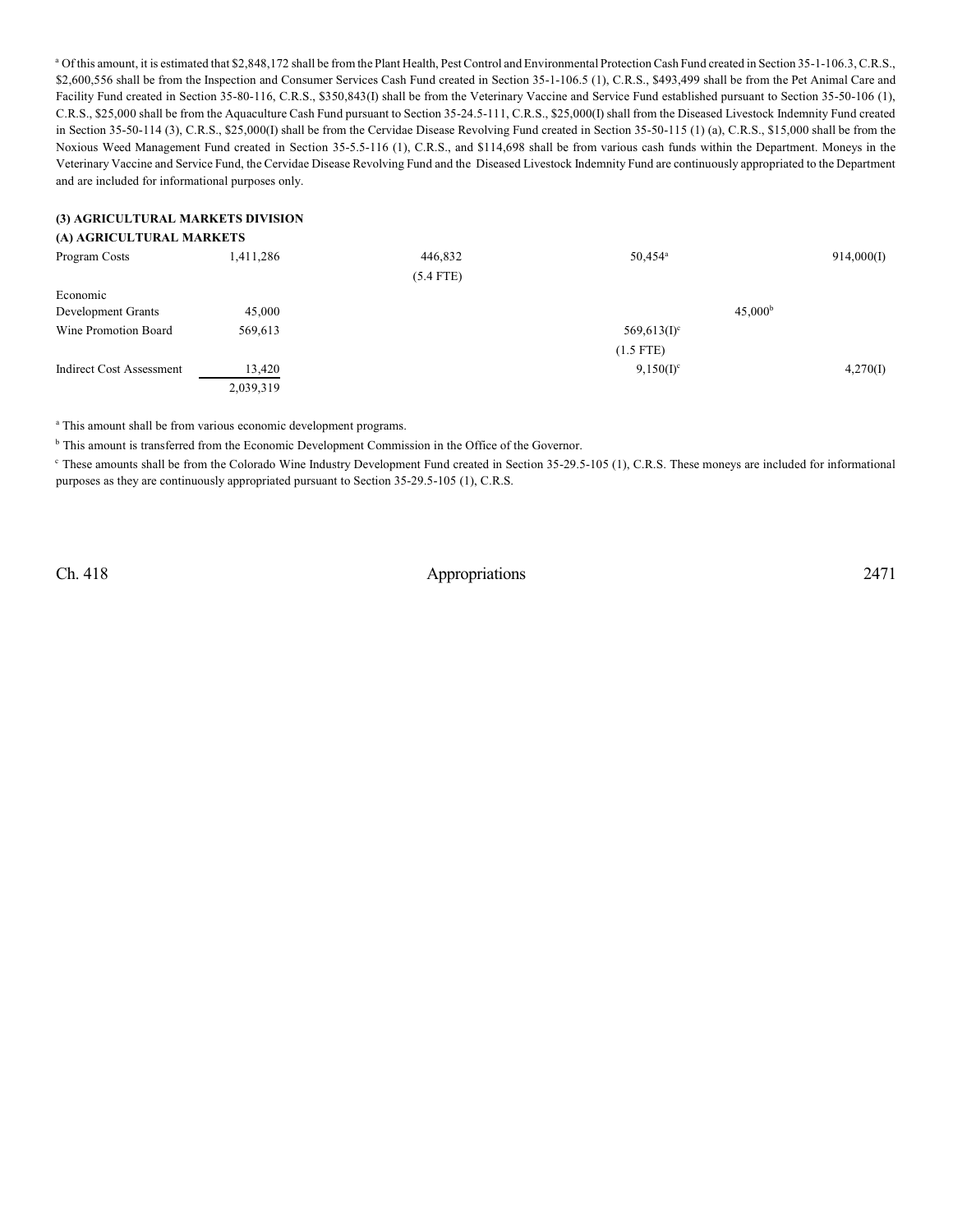Ch. 418 Appropriations 2472

|                                                       |                           |              | APPROPRIATION FROM            |    |                                                |    |                             |                                       |    |                                |
|-------------------------------------------------------|---------------------------|--------------|-------------------------------|----|------------------------------------------------|----|-----------------------------|---------------------------------------|----|--------------------------------|
|                                                       | ITEM &<br><b>SUBTOTAL</b> | <b>TOTAL</b> | <b>GENERAL</b><br><b>FUND</b> |    | <b>GENERAL</b><br><b>FUND</b><br><b>EXEMPT</b> |    | <b>CASH</b><br><b>FUNDS</b> | <b>REAPPROPRIATED</b><br><b>FUNDS</b> |    | <b>FEDERAL</b><br><b>FUNDS</b> |
| \$                                                    |                           | \$           | \$                            | \$ |                                                | \$ |                             | \$                                    | \$ |                                |
| (B) AGRICULTURAL PRODUCTS INSPECTION<br>Program Costs | 2,020,242                 |              | 200,000                       |    |                                                |    | 1,820,242 <sup>a</sup>      |                                       |    |                                |
|                                                       |                           |              |                               |    |                                                |    | $(34.5$ FTE)                |                                       |    |                                |
| <b>Indirect Cost Assessment</b>                       | 111,000<br>2,131,242      |              |                               |    |                                                |    | $111,000^a$                 |                                       |    |                                |

<sup>a</sup> These amounts shall be from the Agriculture Products Inspection Cash Fund created in Section 35-23-114 (3) (a), C.R.S.

| 4,170,561 |
|-----------|
|-----------|

| (4) BRAND BOARD                 |           |           |                      |
|---------------------------------|-----------|-----------|----------------------|
| Brand Inspection                | 3,820,214 |           | $3,820,214^a$        |
|                                 |           |           | $(66.3$ FTE)         |
| Alternative Livestock           | 15,000    |           | 15.000 <sup>b</sup>  |
| Brand Estray Fund               | 40,000    |           | $40,000(I)^c$        |
| <b>Indirect Cost Assessment</b> | 136,838   |           | 136,838 <sup>d</sup> |
|                                 |           | 4,012,052 |                      |

<sup>a</sup> This amount shall be from the Brand Inspection Fund created in Section 35-41-102 (1), C.R.S.

<sup>b</sup> This amount shall be from the Alternative Livestock Farm Cash Fund created in Section 35-41.5-116, C.R.S.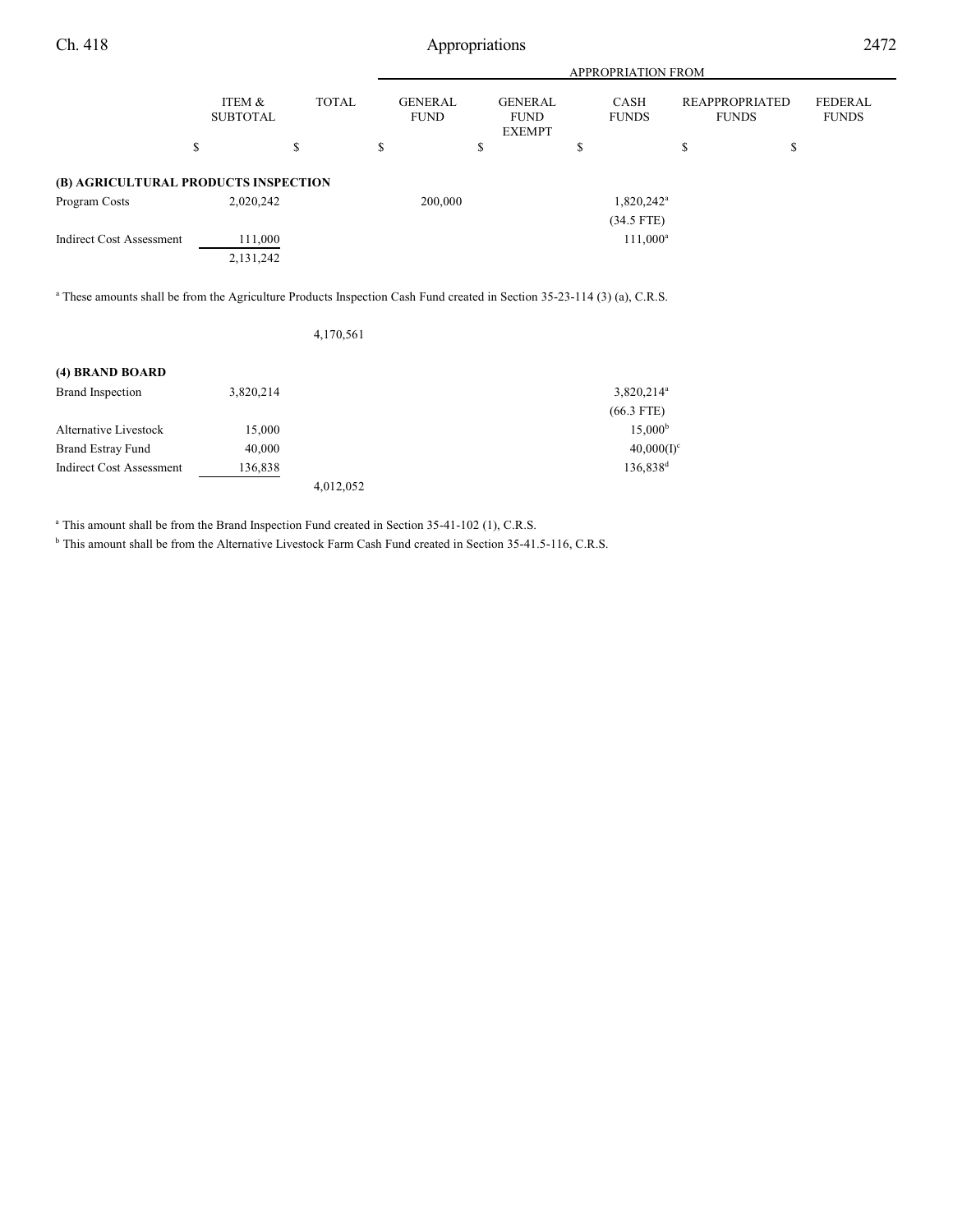<sup>e</sup> This amount shall be from the Estray Fund created in Section 35-41-102 (1), C.R.S. These moneys are included for informational purposes as they are continuously appropriated pursuant to Section 35-41-102 (1), C.R.S.

<sup>d</sup> Of this amount, \$136,298 shall be from the Brand Inspection Fund created in Section 35-41-102 (1), C.R.S., and \$540 shall be from the Alternative Livestock Farm Cash Fund created in Section 35-41.5-116, C.R.S.

| (5) COLORADO STATE FAIR  |           |           |                        |
|--------------------------|-----------|-----------|------------------------|
| Program Costs            | 8,308,953 |           | 8,308,953 <sup>a</sup> |
|                          |           |           | $(26.9$ FTE)           |
| Indirect Cost Assessment | 87.837    |           | 87.837 <sup>a</sup>    |
|                          |           | 8,396,790 |                        |

<sup>a</sup> These amounts shall be from fees deposited into the Colorado State Fair Authority Cash Fund created in Section 35-65-107 (1), C.R.S.

| <b>(6) CONSERVATION BOARD</b>  |         |           |             |             |            |
|--------------------------------|---------|-----------|-------------|-------------|------------|
| Program Costs                  | 439,011 |           | 439,011     |             |            |
|                                |         |           | $(5.2$ FTE) |             |            |
| Distributions to Soil          |         |           |             |             |            |
| <b>Conservation Districts</b>  | 191,714 |           | 191,714     |             |            |
| Matching Grants to             |         |           |             |             |            |
| Districts                      | 450,000 |           |             | $450,000^a$ |            |
| <b>Salinity Control Grants</b> | 500,000 |           |             |             | 500,000(I) |
|                                |         | 1,580,725 |             |             |            |

<sup>a</sup> This amount shall be from the Conservation District Grant Fund created in Section 35-1-106.7, C.R.S. These moneys are included for informational purposes as they are continuously appropriated pursuant to Section 35-1-106.7, C.R.S.

Ch. 418 Appropriations 2473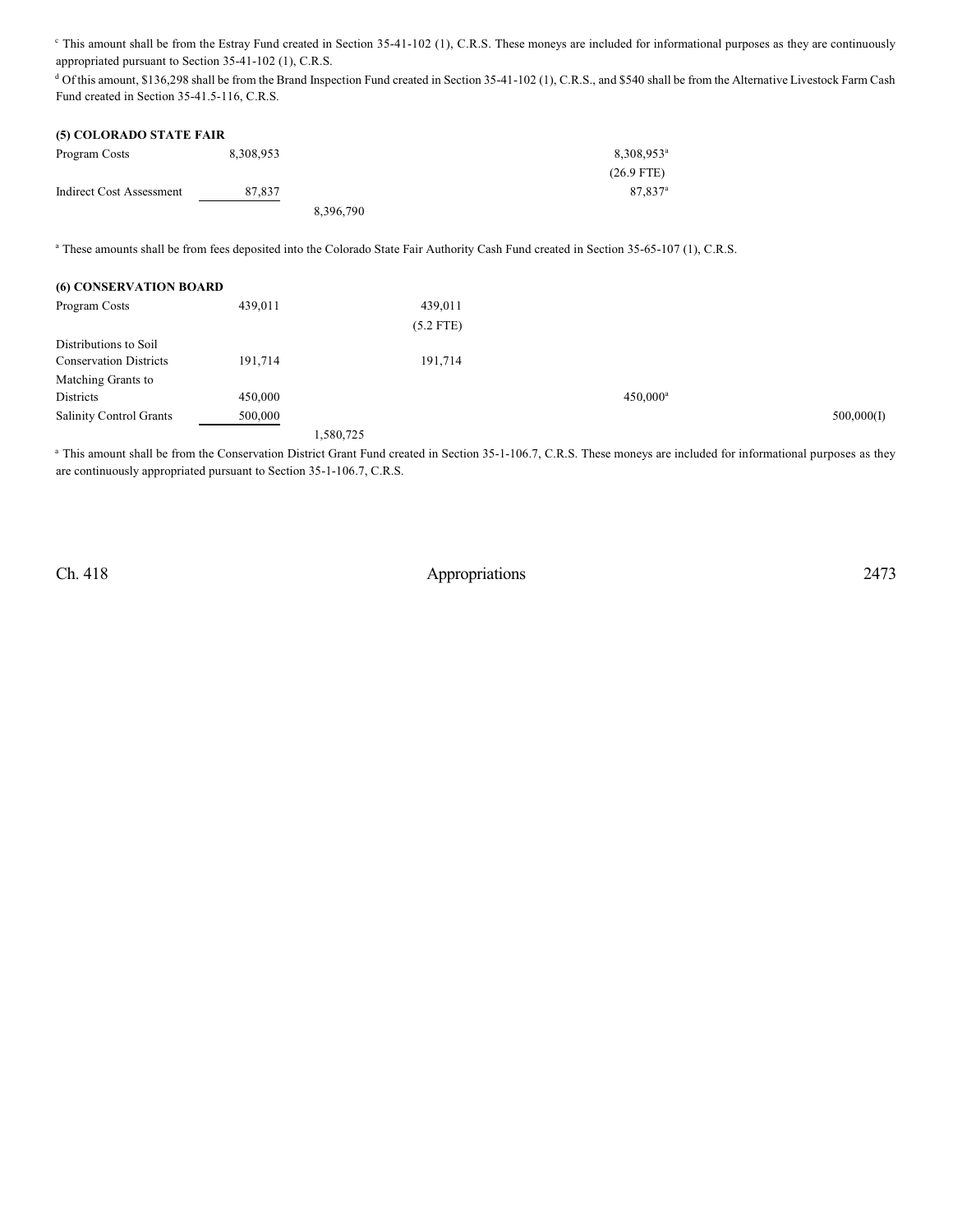Ch. 418 Appropriations 2474

|                      |                           | <b>TOTAL</b> | <b>APPROPRIATION FROM</b> |                        |                                         |  |                             |                                |             |                          |
|----------------------|---------------------------|--------------|---------------------------|------------------------|-----------------------------------------|--|-----------------------------|--------------------------------|-------------|--------------------------|
|                      | ITEM &<br><b>SUBTOTAL</b> |              |                           | GENERAL<br><b>FUND</b> | GENERAL<br><b>FUND</b><br><b>EXEMPT</b> |  | <b>CASH</b><br><b>FUNDS</b> | REAPPROPRIATED<br><b>FUNDS</b> |             | FEDERAL<br><b>FUNDS</b>  |
|                      | \$                        |              | \$                        |                        | \$                                      |  |                             |                                | J           |                          |
| <b>TOTALS PART I</b> |                           |              |                           |                        |                                         |  |                             |                                |             |                          |
| (AGRICULTURE)        |                           | \$39,146,901 |                           | \$6,850,576            |                                         |  | \$27,319,174*               |                                | \$1,090,001 | \$3,887,150 <sup>b</sup> |
|                      |                           | \$39,169,777 |                           | \$6,854,465            |                                         |  | $$27,338,161^a$             |                                |             |                          |

<sup>a</sup> Of this amount, \$1,019,606 contains an (I) notation.

<sup>b</sup> This amount contains an (I) notation.